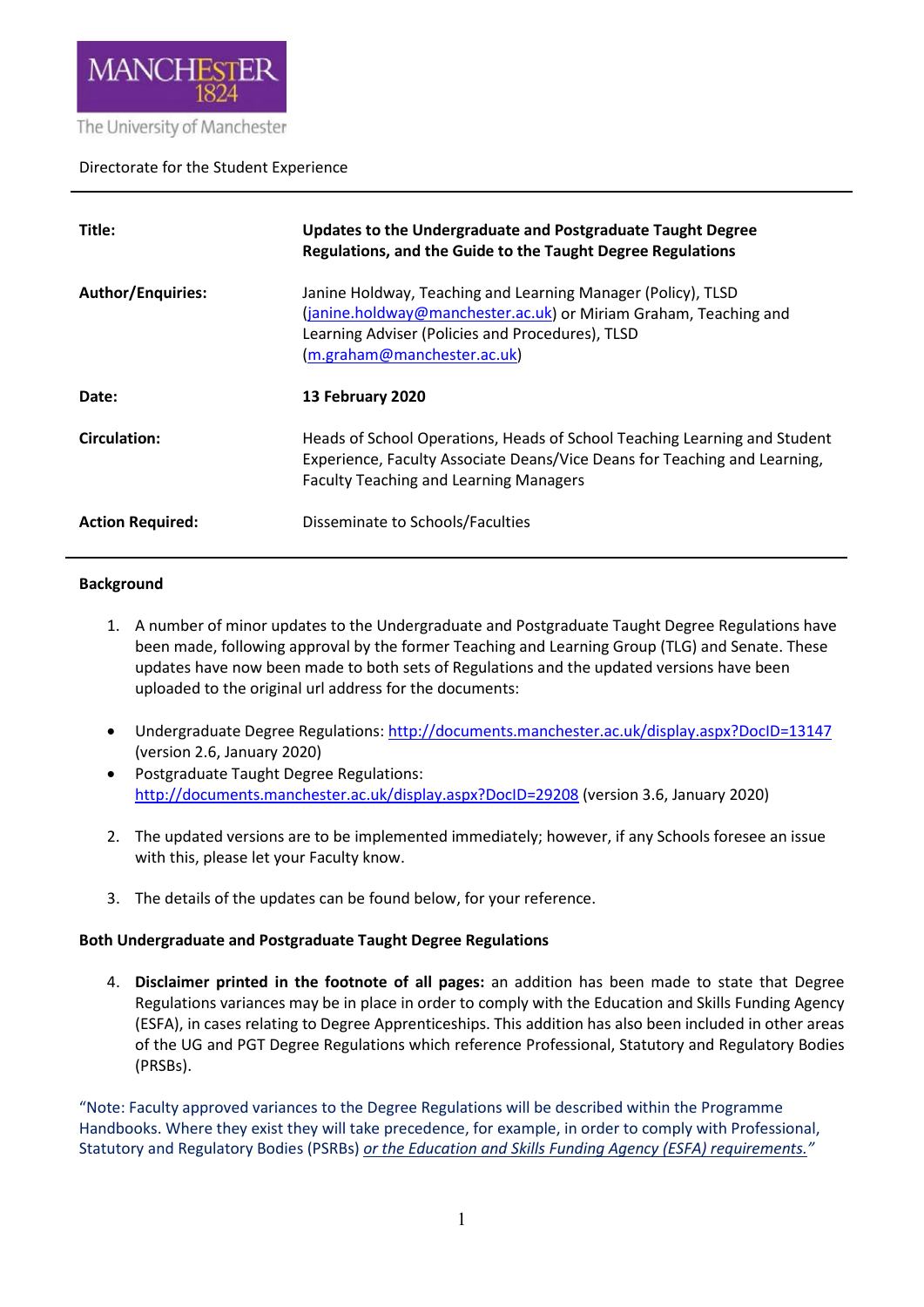5. A new Version Amendment History has been added to both sets of Regulations, to highlight the details of the main changes in the various versions of the documents.

### **Undergraduate Degree Regulations**

- 6. **Reassessment in the final year of an undergraduate degree, or at level 6 or 7 of an integrated masters**: in relation to the treatment of marks where reassessment in the final year is permitted as a requirement of a professional, statutory or regulatory body or the Education and Skills Funding Agency (ESFA). Updates to paragraphs F30 and J45 of the Regulations have been made in relation to this.
	- a. Paragraph F30 now reads:

"*There will be no reassessment in the final year (level 6 or 7) unless it is a requirement of professional, statutory or regulatory body (PSRB) or the Education and Skills Funding Agency (ESFA), where programmes do not permit compensation or special compensation. In such cases, a student who has not satisfied the requirements of the intended University award may be reassessed in some units in order to demonstrate that they have met the minimum required learning outcomes of the unit. The recording and treatment of such marks must reflect PSRB requirements, be specified clearly by the School (in programme handbooks, etc.) and be approved by the Faculty. The expectation is that these marks will be capped at the equivalent of the lowest compensatable mark (30), or as required and agreed by the PSRB or ESFA and the School/Faculty, to determine the class of degree awarded to the student*."

# b. Paragraph J45 now reads:

"*There will be no reassessment in the final year (level 6 or 7) unless it is a PSRB or ESFA requirement (see F30)*" with the following supplementary text being deleted: "in which case the originally obtained marks will be used to determine the class of degree awarded to such a student."

- 7. **Clarification of numbers of credits at specific levels relating to special compensation**: paragraphs J48 and J49 have had the word "across" added to confirm that special compensation may be awarded for up to 40 credits (J48) or 60 credits (J49) *across* l*evels 6 or 7* of an Integrated Masters, and not 40 credits at *both* levels.
- 8. **Consideration of Bachelor Degree students within the boundary zone by mark distribution**: in "Appendix A: Undergraduate Classification Scheme", a new footnote has been added to the section on 'Consideration of Bachelor Degree students within the boundary zone by mark distribution', as follows: "2/3 of the credits\* taken in the awarding academic year are equal to/higher than the final

award (for example, if the student is in the boundary between a 2:1 and a first, 2/3 of the credits must be at 70% or higher to fulfill this criteria and award the students a first class degree). The 2/3 credit may include credit at level 5 or 6.)"

"\*Excluding AP(E)L and non-numeric pass/fail units; where there are AP(E)L or non-numeric pass/fail courses, mark distribution should be calculated based on 2/3 of the remaining credits."

The same footnote has been added to the section on 'Consideration of Integrated Masters students within the boundary zone by mark distribution', in relation to 75 credits out of 120 in final year/Level 7 of an Integrated Masters programme.

*Please note*: In cases where students are already part way through their studies and application of this change may adversely affect them, Schools are asked to continue with their original arrangements for consideration of students' classifications; however, for all new students, Schools are advised to use the new principle, that any units/credits which were accepted as AP(E)L or which are non-numeric pass/fail units, should not be included in the 2/3 of credits, or 75 out of 120 credits, which are at the higher classification.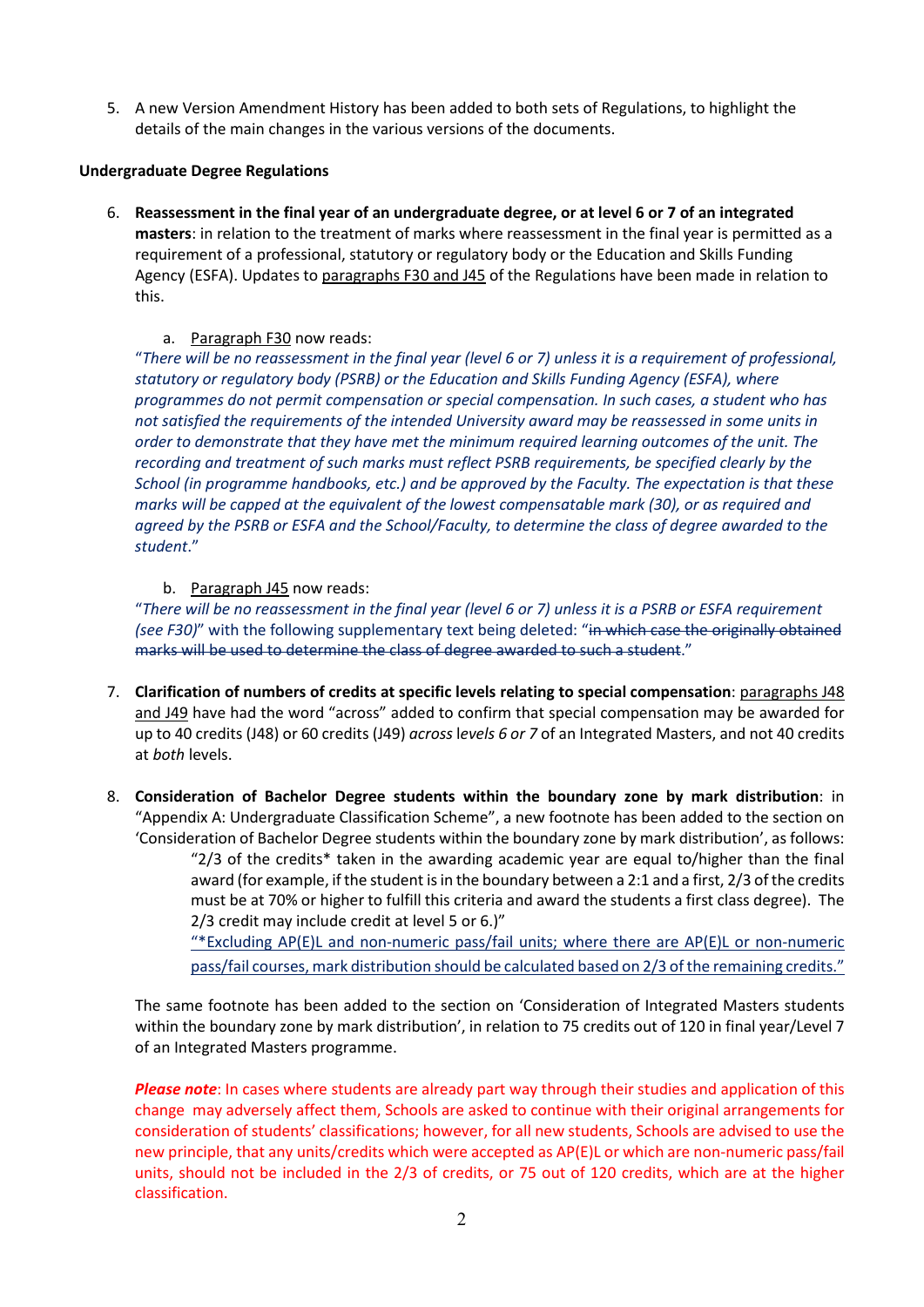9. **References to Viva Voce**: in the final section on "Stage 2: Classification Review and Viva Voce", references to vivas have been removed as vivas should now no longer be a standard part of assessment and most areas of the University have moved away from using them.

### **Postgraduate Taught Degree Regulations**

10. **Maximum credits for AP(E)L for 20 credit units for UMW programmes:** to tie in with the move towards 20 credit PGT units for UMW programmes, an additional line has been added to paragraph C6 (underlined below):

> "Where the Postgraduate Certificate is a standalone programme,  $AP(E)$ L will be permitted up to a maximum of 15 credits *if the award is based on a 15 credit structure, and a maximum of 20 credits if the award is based on a 20 credit structure.* Where the Postgraduate Diploma is a standalone programme, AP(E)L will be permitted for up to a maximum of 45 credits. For a Masters award, the maximum amount of credits which can be permitted for AP(E)L is 60."

11. **Additional section entitled "E Compensation and Reassessment maximums"**: a new section has been inserted before the sections on Compensation and Reassessment to pull together details of the maximum number of credits that can be used for compensation and reassessment, rather than these being included and duplicated in both sections. The new section E, which also includes a new final paragraph to clarify the maximum credit allowances for compensation and reassessment on MRes programmes, reads as follows:

> "E14 Postgraduate programmes can be compensated *up to 40 credits for PG Diploma/Masters and 20 credits for a PG Certificate (see also E16, below).*

> E15 Postgraduate programmes can be referred *in up to half of the taught credits (see also E16,*  **below)**; this includes credits on a PG Certificate or PG Diploma award. Students may also resubmit the dissertation (or equivalent, see G27) on one occasion, subject to the mark restrictions set out in G28. *The number of credits referred and those compensated cannot exceed half the taught credits in total.*

> E16 The total number of credits allowable for referral for a PG Diploma/Masters is 60, of which 40 can be compensated. For a PG Certificate, the total number of credits allowable for referral is 30 credits, of which 20 can be compensated.

> E17 For MRes programmes (with 90 credits of taught content and 90 credits dissertation) the total number of credits allowable for referral and compensation combined is 45."

12. **Change to section numbers:** as a result of the above change, the section on Compensation becomes section F and the section on Reassessment becomes section G, with subsequent section numbers also increasing in line by one letter.

### 13. **Consideration of postgraduate masters students within the boundary zone by mark distribution**:

a. As with the Undergraduate Degree Regulations, above, a new footnote has been added to Appendix A: Postgraduate Degree Classification Scheme to state: "Excluding  $AP(E)$ L and non-numeric pass/fail units; where there are  $AP(E)$ L or non-numeric pass/fail courses, mark distribution should be calculated based on 2/3 of the remaining credits."

*Please note:* Schools as asked to take note of the wording in red at the end of paragraph 8, above.